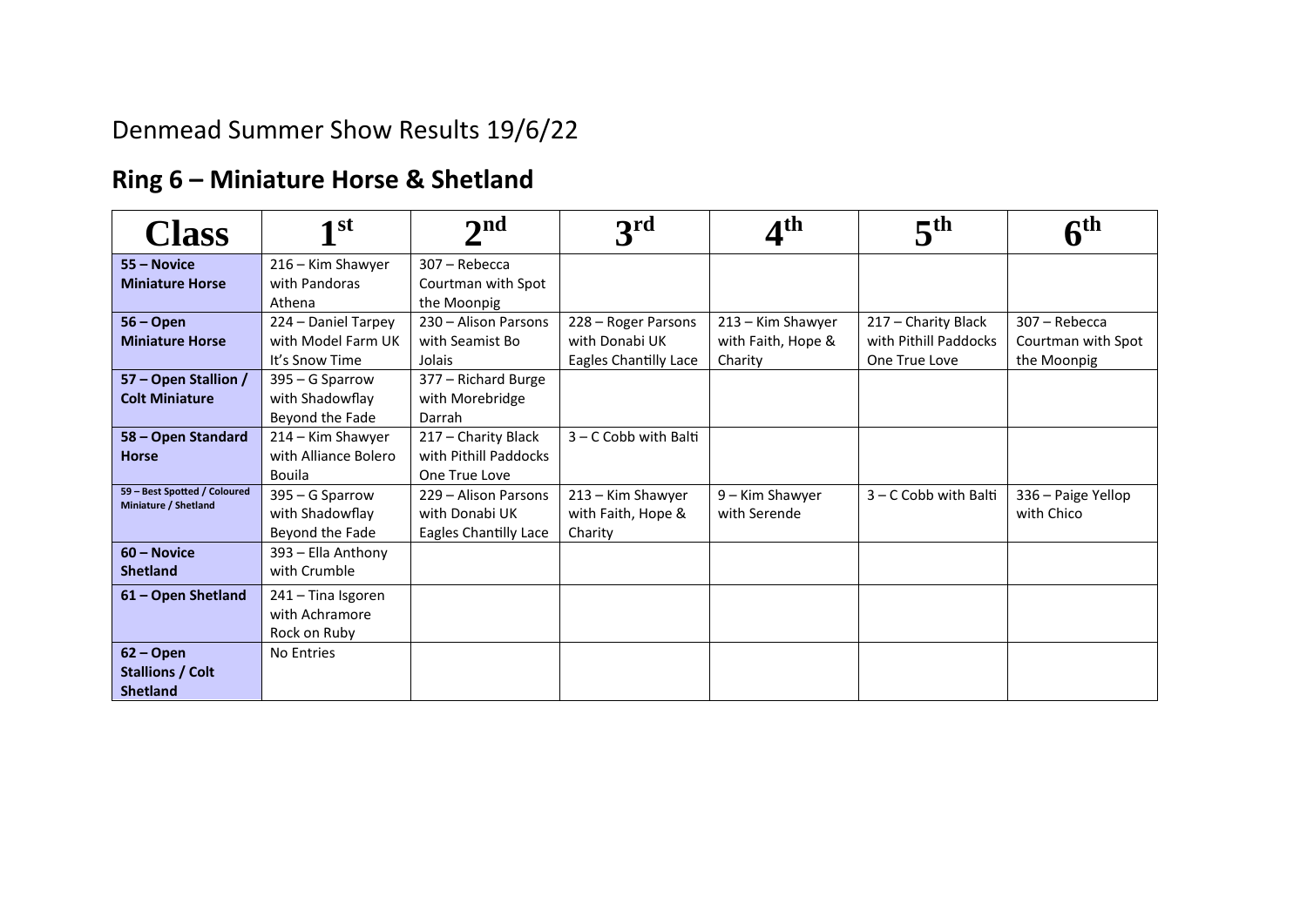## Denmead Summer Show Results 19/6/22

## **Ring 6 – In Hand Showing**

| <b>Class</b>                                   | 1 <sup>st</sup>                                         | $\mathbf{\Omega}$                               | 3 <sup>rd</sup>                                                                 | 4 <sup>th</sup>                                | 5 <sup>th</sup>                                             | $6^{\rm th}$                                                              |
|------------------------------------------------|---------------------------------------------------------|-------------------------------------------------|---------------------------------------------------------------------------------|------------------------------------------------|-------------------------------------------------------------|---------------------------------------------------------------------------|
| 63 - Best Hunter In<br>Hand                    | 16 - Danielle<br>Lethbroge with<br>Dawdstown Herd       | 6 - Natacha Bonner<br>with Ballyerk Joyce       | 209 - Georgia<br>Baddeley with<br>Lexington Rebel                               | 238 - Kay Carter<br>with Bertie                |                                                             |                                                                           |
| 64 - Best Riding<br>Horse / Pony               | 245 - Sophie Collins<br>with Mr Banks                   | 360 - Chantal Grace<br>with Nb Nina             | 19 - Emma Grainger<br>with Dejavin                                              | 273 - Shelley Eves<br>with Pandoras<br>Sparkle | 284 - Michelle<br>Hardyman with<br>Walstead Jack<br>Daniels | $303 -$ Millie<br>Lawrenson with<br>Diptford Jubilee                      |
| 65 - Best Sports /<br><b>Competition Horse</b> | 6 - Natacha Bonner<br>with Ballyerk Joyce               | 245 - Sophie Collins<br>with Mr Banks           | 360 - Chantal Grace<br>with Nb Nina                                             | 19 - Emma Grainger<br>with Dejavin             | 273 - Shelley Eves<br>with Pandoras<br>Sparkle              | 284 - Michelle<br>Hardyman with<br><b>Walstead Jack</b><br><b>Daniels</b> |
| 66 – Rare Breed<br>Horse / Pony                | 351 - Cassie James<br>with Anchor<br>Odyssey            | 250 - Tristan<br>Newens with Atticus            | 238 - Kay Carter<br>with Bertie                                                 |                                                |                                                             |                                                                           |
| $67 -$ "Hairy<br>Monster"                      | 398 - Bella Hillman<br>with Blue                        | 23 - Sami Illston<br>with Hugo                  | $253 - \text{Maisie}$<br>Scaddan with April<br>297 - Chloe Warne<br>with Gibson |                                                |                                                             |                                                                           |
| 68 - Best Driving<br>Pony / Potential          | 390 - Charlotte<br><b>Wilkins with Razzle</b><br>Dazzle | 7 - Alison Galan<br>with Skeldon Moor<br>Jasper | 263 - Tanya Giles<br>with Cherrihead<br>Sivler Shadow                           | 398 - Bella Hillman<br>with Blue               | 289 - Belinda<br>Saveall with Tilly                         | 23 - Sami Illston<br>with Hugo                                            |
| 69 – Heavy Horse /<br><b>Partbred Heavy</b>    | 7 - Alison Galan<br>with Skeldon Moor<br>Jasper         | 250 - Tristan<br><b>Newens with Atticus</b>     |                                                                                 |                                                |                                                             |                                                                           |
| 70 - Cob / Maxi Cob<br>In Hand                 | $255 - Rhonda$<br>Bennett with<br>Bluebell              | 289 - Belinda<br>Saveall with Tilly             | 361 - Helena Rose<br>Shorney with<br><b>Lakeland Butters</b>                    | 243 - Tilly with Hugo                          | 304 - Tina Sharp<br>with Caeser                             |                                                                           |